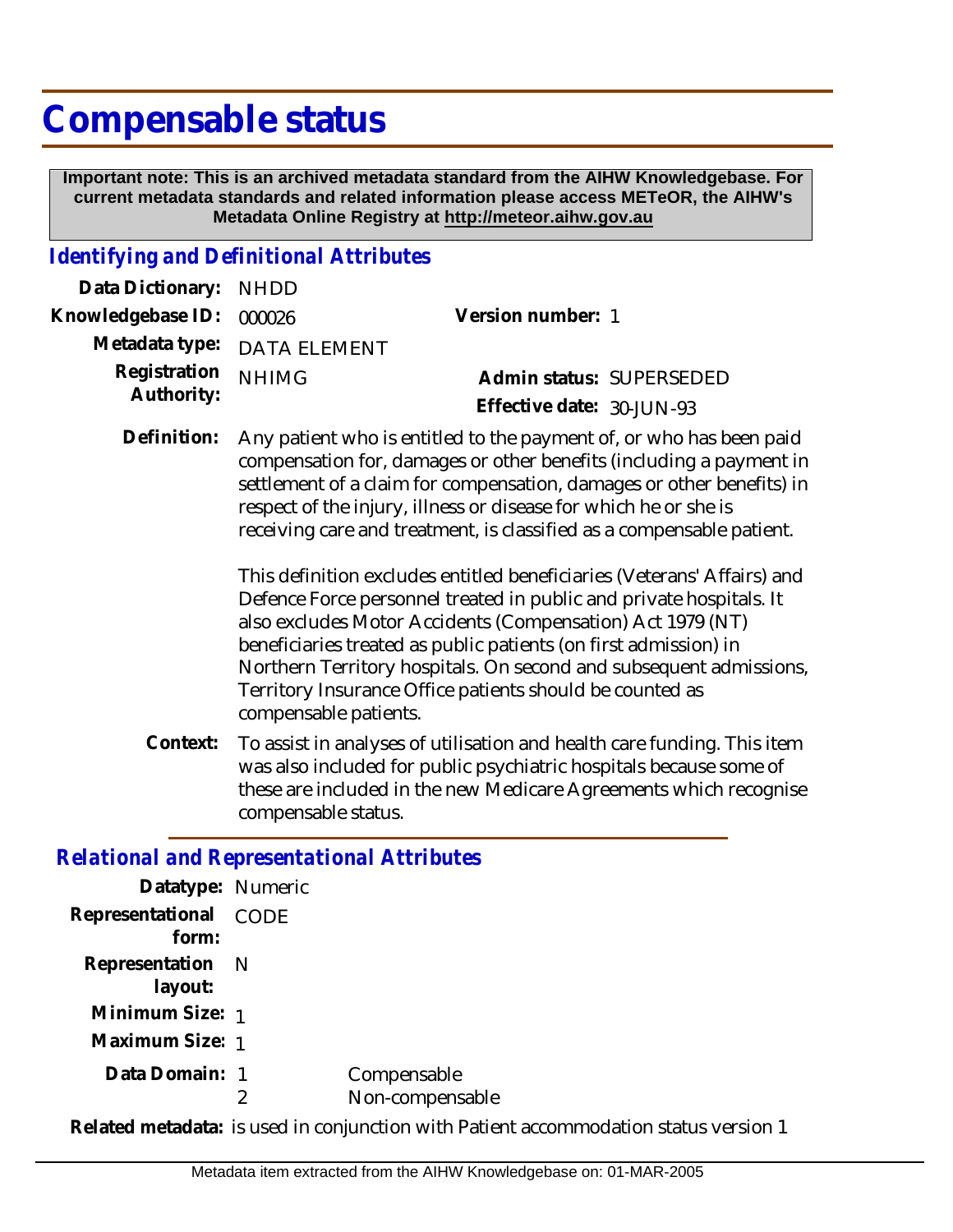is used in conjunction with Patient accommodation eligibility status version 2 has been superseded by Compensable status version 2

# *Administrative Attributes*

### **Source Document:**

**Source Organisation:** National minimum data set working parties

Comments: Acute hospitals and private psychiatric hospitals Data elements 'Patient accommodation eligibility status', 'Compensable status' and 'Type of episode of care' collectively replace the 'charging classification' proposed by the Taskforce on National Hospital Statistics (1988) for acute hospital in-patients (refer to comment for data element 'Patient accommodation eligibility status'). The Morbidity Working Party considered splitting the compensable patient category into three categories, as follows:

- 1 = Workers compensation
- $2 =$ Third party
- 3 = Other compensable

Although the Commonwealth Department of Community Services and Health felt it would be useful to distinguish these categories for a range of purposes, such as analysis of occupational disease costs, or motor vehicle accident costs, the working party took the view that such analyses would be better undertaken with other data sources and there were no direct uses of detailed data on compensable patients at the National Minimum Data Set level.

## Public psychiatric hospitals

For in-patients of psychiatric hospitals, compensable status is recognised only in the South Australian system. It is collected there in monthly activity statistics but not in the mental health morbidity collection. The Psychiatric Working Party was advised that compensable patients do not form a significant proportion of South Australian psychiatric in-patients. However, the working party recommended that this item be included for psychiatric hospitals. The justification was that, as some public psychiatric hospitals were included in the new Medicare Agreements, this item should be collected since this category is recognised under the Agreements. The Commonwealth Department of Community Services and Health confirmed that the data will be used, in particular to look at funding issues. It was therefore important that the information be included as part of the data set.